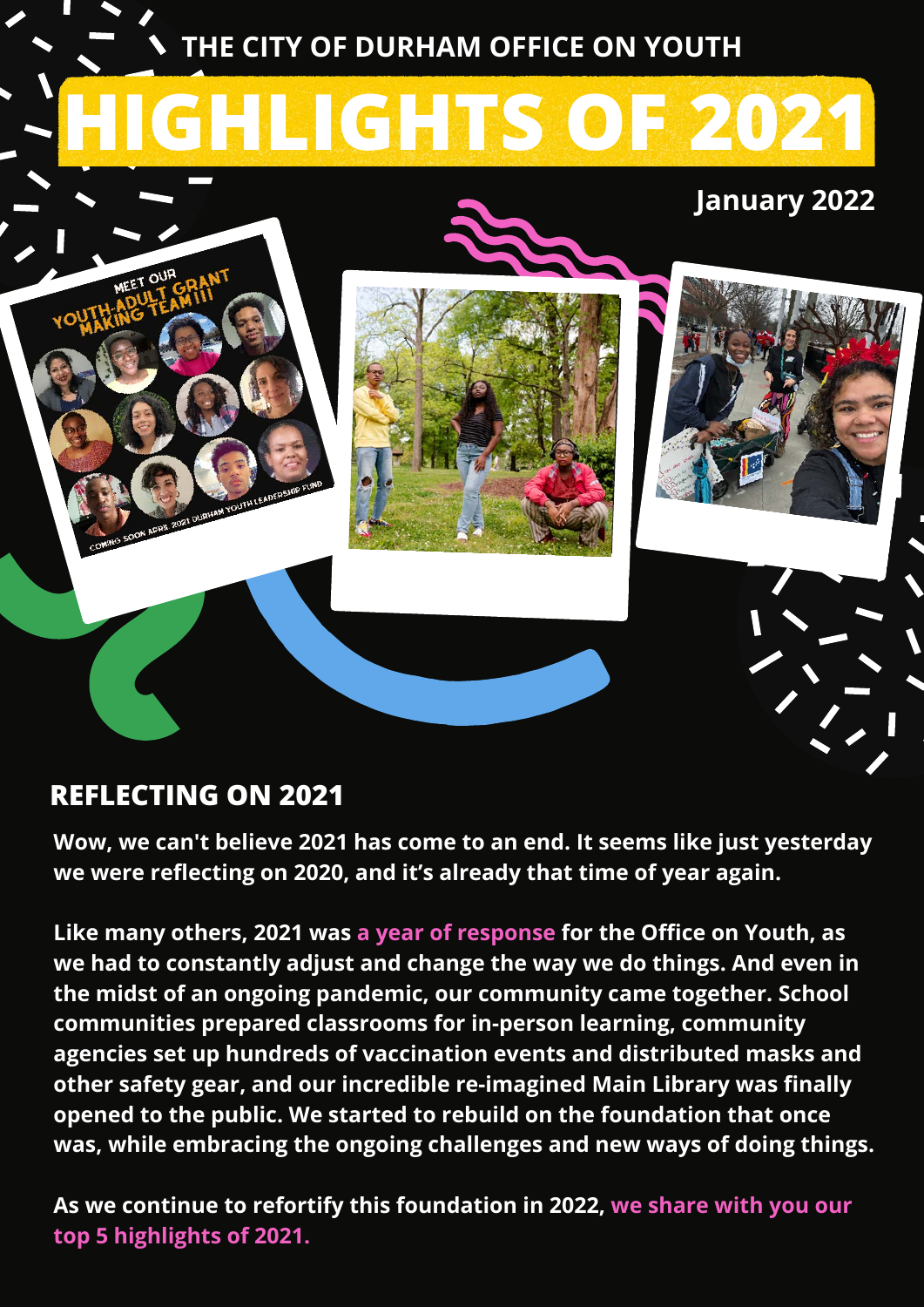# **#1 We released the Youth Listening Project Report and put it into action!** As some of you may know, we launched the



Durham Youth Listening Project (YLP) back in 2019. The purpose of the project was to hear from Durham's young people about their needs and dreams, and what they thought about the resources in our communities. We asked them how we could make Durham a better place for young people.

Despite project delays due to Covid-19, we kept the train rolling and finally released the long awaited Youth Listening Project Report in February 2021!! Throughout the project we prioritized the voices of: youth of color; LGBTQ+ youth; immigrant/migrant youth; youth who are not working and not in school; and youth who have experienced economic hardships, houselessness, and interactions with law enforcement.

Since the report launch, we have been on a "road tour", presenting and discussing what we did, what we heard, and what our response should be moving forward.

The report has opened up opportunities for us to find new ways to push the recommendations forward. We partnered with the Durham Public Schools (DPS) Foundation, Student U, Village of Wisdom, and DPS to compile a shared list of priorities around socialemotional wellbeing and family engagement in schools check out the "[Onward" report](https://www.bullcityschools.org/onward) for a blueprint of promising practices @ bullcityschools.org/onward! We also launched two new programs in response to what we heard during the YLP: the Changed by Youth Ambassador Program and Durham Youth Leadership Fund, which we'll discuss in our next highlights!

We had over 800 touchpoints with young people, caregivers, and service providers. The report is organized into themes that young people told us were important to them and highlights key findings and 30 recommendations!

**[durhamnc.gov/youthspeak](https://durhamnc.gov/4423/Durham-Youth-Listening-Project) Check out the report!**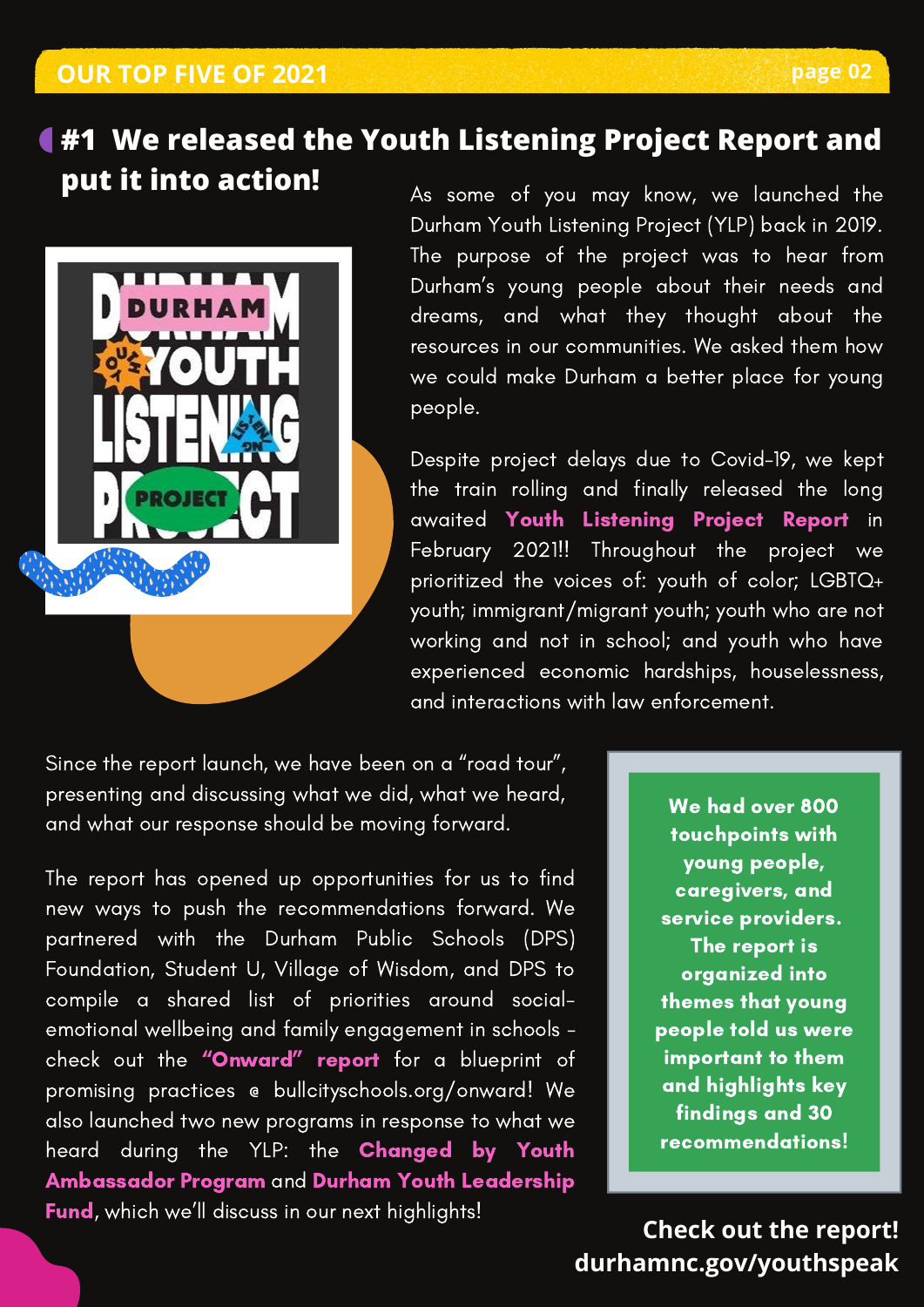## **#2 Here come the Changed by Youth Ambassadors!**

During our Youth Listening Project (YLP), young people told us they wanted more opportunities to be leaders and decision makers in local government. In response, we officially launched the new Changed by Youth (CBY) Ambassador Program in fall 2021!

Before the CBY there was the DYC. The DYC, also known as the Durham Youth Commission, was established in 2005 in response to advocacy efforts of young people in Durham. The commission engaged in service-learning projects and leadership opportunities. While holding close to some core pieces of the DYC, we also wanted to uplift what we heard from young people, City and County departments and community partners during the YLP. We stepped into a new chapter with the restructure of the DYC into the CBY program!



In a paid fellowship model, our 11 CBY ambassadors are supported to be part of planning and decision making processes within City and County departments; and to ultimately influence programs and policies in Durham.

They also engage other young people in local government, connect them to resources, and advocate for issues that matter to young people in Durham.

#### What's to come:

We'll continue to meet with the ambassadors throughout the year and will be engaging in trainings, conversations, projects, and other opportunities to be responsive to the needs of our Durham community. We're so excited to see what 2022 has to offer for the Changed by Youth Ambassadors!

*Ambassadors create shared commitments and values for their work together*

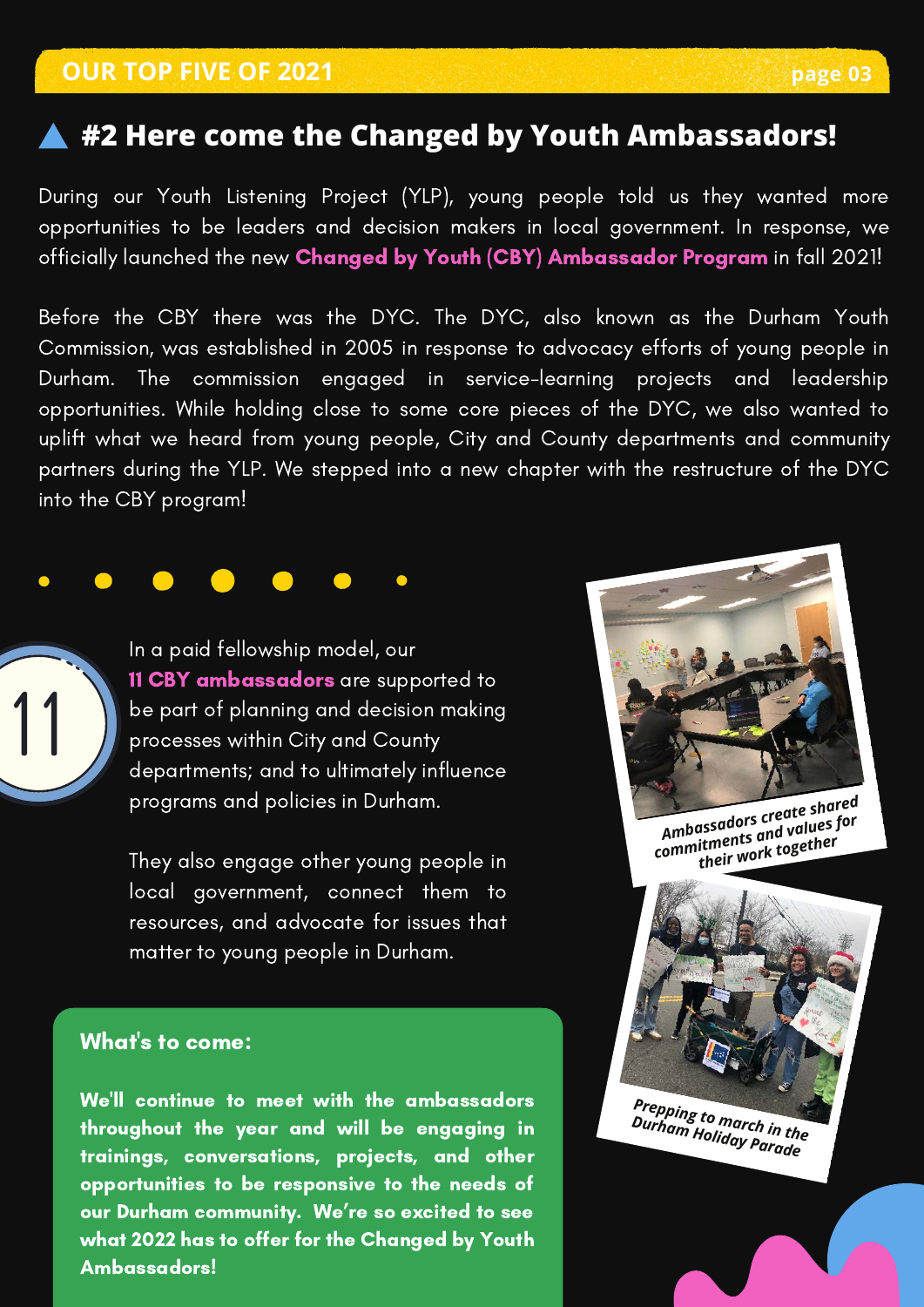## **OUR TOP FIVE OF 2021 page 04**

**#3 Making dreams come true through the 2021-2022 Durham Youth Leadership Fund.**



*With funding support from the Durham County Nonprofit Funding Program and the City of Durham, we launched the Durham Youth Leadership Fund (DYLF) in Spring 2021 to help advance the priorities of the Youth Listening Project (YLP).*

The DYLF was set up to award grants to young people and community groups. To create the new program, we pulled together an amazing youth-adult grant-making team. The team included young people ages 16-24 years, DPS teachers, community organizers and leaders, and City and County staff. Accessibility and language interpretation for applicants was a huge consideration for our team, especially thinking about applicants who historically haven't had access to programs like this. After discussing YLP recommendations and current challenges, the team decided that grants would fund:

### Community-based projects that support the same identities and experiences as the YLP, plus a few more

Community-based projects working to:

Create decision making opportunities for young people Create welcoming and supportive spaces for young people and their families Provide COVID relief



14 community projects were funded for a total of \$146,000, with about half of the projects being led or co-led by a young person!

**[Get to know the grantees:](https://durhamnc.gov/4499/2021-2022-Durham-Youth-Leadership-Fund) bit.ly/DYLFgrantees**

### **[What's to come:](https://www.instagram.com/youthspeakdurm/)**

**[With support from our team, grantees will be](https://www.instagram.com/youthspeakdurm/) working together as a cohort. We'll gather a few times over the grant year for connecting, sharing strategies and progress, and relationship building. We can't wait to keep on dreaming with the DYLF grantees in 2022! Connect with us on Instagram to see what grantees are up to[.](https://www.instagram.com/youthspeakdurm/)**

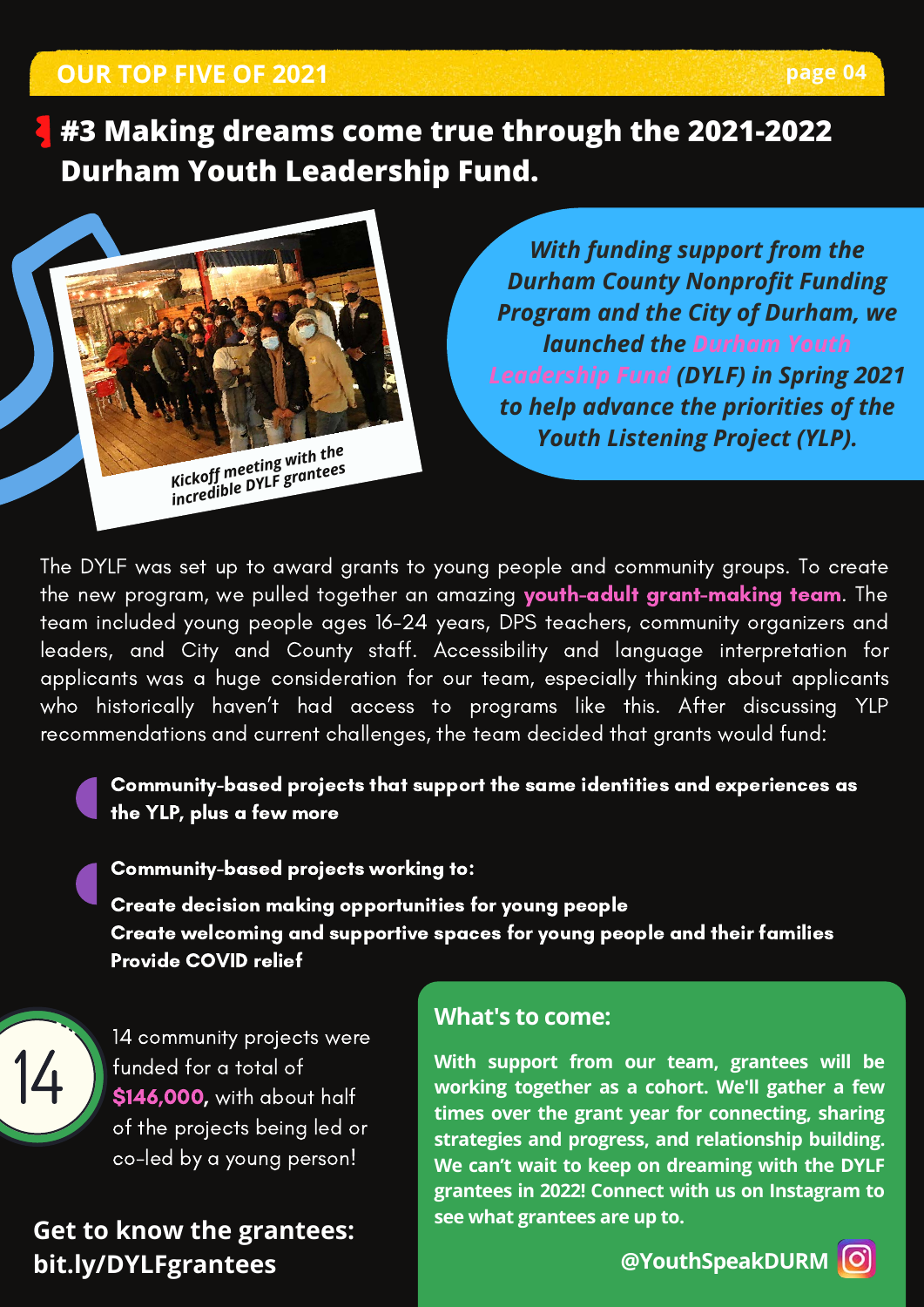## **#4 Engaging young people in Durham's Transit Plan.**

In fall 2021, our team had another opportunity to put into action what we heard during the YLP; and this time it was around Durham County's Transit Plan.

In summer 2021, Durham's Transit Plan team launched a transit survey seeking thoughts from the community on how to spend \$500 million dollars to improve transit in Durham. During the YLP we heard so much from young people around their transportation hopes and needs, and wanted to make sure young people had a voice in this process.

#### What are the options? What now? Public transit in DURHAM Public transit in Durents<br>should provide access to... e are three possible options for what's done with the Take the Survey! \$500M. There's a survey out to get feedback on these opt Transit planners have created a short survey to get<br>community input on these options. The next survey to get<br>give you tips on how to take options. The next sixt Quality education Grocery stores *x* ransit planners have created a short survey to get<br>give you tips on how to take options. The next slide will<br>Attend ... A. The bus system gets a better community input on these options are created<br>give you tips on how to take it. Quality education Grocery stores<br>Leisure activities Health/wellness services network. sure activities<br>Jobs And so much more... Attend a transit engagement session!<br>The Office on Youth is having tession!<br>Sessions to a Attend a transit engagement session!<br>The Office on Youth is having transit engagement<br>sessions to amplify the voices of young pagement<br>24. We'll discuss transit ontionalities of young people ages B. The bus system becomes more Jobs 500 MILLION dollars to spend <sup>2</sup> ne Office on Youth is having transit engagement<br>
<sup>29</sup> New to amplify the voices of young people negative<br>
<sup>24</sup>. We'll discuss transit options and experiences<br>
<sup>24</sup> Ne<sup>1</sup>ll discuss transit options and experiences<br>
<sup>24</sup> here is 500 MILLION dollars to spe<br>on transportation in the Triangle.<br>What do YOU need? reliable. sessions to amplify the voices of young transit engagement<br>24. We'll discuss transit options and experiences 1<br>take the survey. You'll get a \$25 gift card for<br>participation. Let. We'll discuss transit options and experienced the survey. You'll get a \$25 gift card for C. We get a passenger train. *participation* For more information, text  $919-924-9685$  or email<br>youthspeakDURM@gmail.com! It gets a little more complicated. For more information, text 918<br>youthspeakDURM@gmail.comf Let's break down the options. ...**.........**.

So, with the leadership and guidance of Bethlehem Ferede, a youth consultant, we held Transit Plan engagement sessions with young people to share more about the transit options and give them a chance to take the survey. Bethlehem designed the engagement guides and created key materials to break down the very complex concepts. We worked with community partners to host 4 sessions, engaging over 30 young people. Almost all the participants wanted to stay connected to future transit engagement opportunities!

We combined the results from these sessions with those from other listening sessions, such as the YLP and Durham Youth Climate Justice Initiative/Transit Equity Campaign sessions. We also analyzed the Transit Survey youth responses. We then shared a summary of our findings with the Transit Plan team to help guide policy decisions. A total of 700 young people were represented in that summary. We'll continue to engage young people in the upcoming steps of the Transit Plan process. More about the Transit Plan: **[EngageDurham.com](https://engagedurham.com/)**